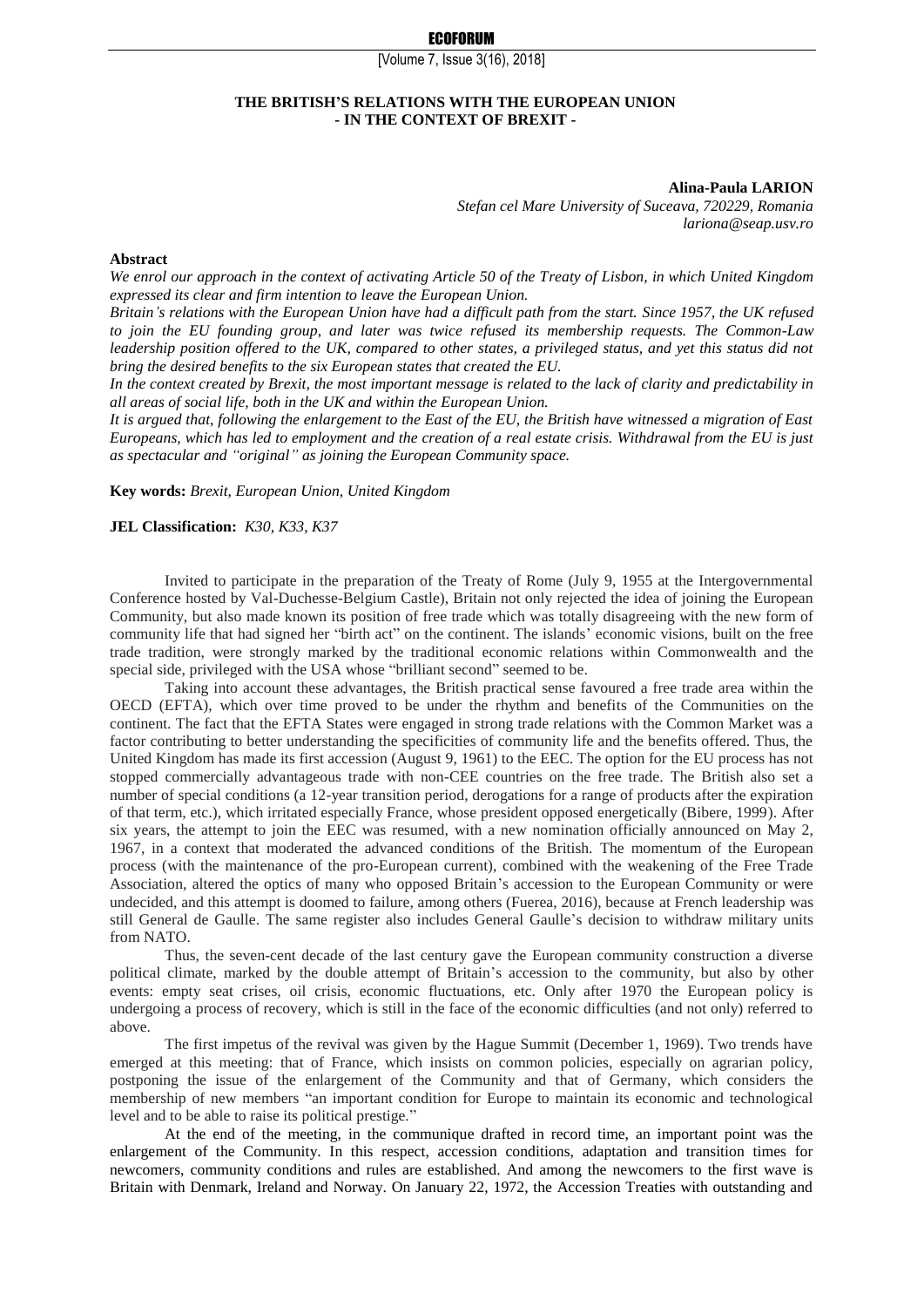# [Volume 7, Issue 3(16), 2018]

visible results are signed, especially with regard to industrial and agricultural products. With regard to Great Britain, negotiations have also been the subject of major trade-related areas such as the British monetary system and the instability of the British currency. In the British internal space, the enthusiasm and hopes of the new status were shaded by some reproaches, uneasiness and dissatisfaction over the fulfilment of the accession conditions. The dispute between domestic political forces was cut in the House of Commons, the community idea is gaining more and more ground, so the ratification process is triggered. Internal tensions are not entirely overwhelmed, the reproaches of the agricultural policy and the financial system of the EEC, being the main targets. Thus, the initial Euroscepticism and the discomfort invoked is increasing, which raises the issue of renegotiating the conditions of British retention in the Community.

Both the agricultural policy and the financial question are negotiating conditions, a compromise formula is adopted so that the UK obtains some of the privileges claimed in the field of imports and in the budget issue the disagreement was regulated by a complicated "mechanism correction". That is why, since 1979, there have been pressures and threats to withdraw from the Communities, which brings into question the principle of Community financial solidarity. Again, a compromise formula (the Fontainebleau Compromise - June 26, 1984) has been used, so that since 1980 Britain has benefited from some reductions in its contribution to the financial sources of the EEC. In addition, in support of disadvantaged regions in the Community, Wales and the Northwest of United Kingdom have received additional financial support.

After this episode, the European process continues its course in a political, economic, legal, diverse climate, and the UK is broadly on this route.

It can also be seen that the "Europe of the Twelve" becomes the world's largest trading power, an economic space with most buyers, the most powerful fleet, considerable industrial power and super-efficient agriculture (agricultural area doubled, from 65.6 million to 134.2 million). Within it, the United Kingdom had a privileged position at the time, it was equipped with a strong commercial fleet with the most advanced banking system in the world with North Sea oil, with an impact on the ongoing energy crisis. Notable are the flourishing relations with states from Commonwealth (such as Australia, New Zealand, Canada) or EFTA members, of which UK has escaped.

However, there were no moments of tension, at some explosive points, between the UK and France on land-use policy issues at the Brussels Summit - 2002. At other "key" moments of the European Community construction, the UK expressed reservations and even opposition. It is enough to remember the refusal to adopt the single currency (euro) and to join the Schengen area.

With regard to the single currency, the reason given was that the British economy is not yet sufficiently prepared to join the Eurozone without risk. This argument also found that the British currency has the stability and the force required to pursue the monetary policy.

Equally reluctant were the British in terms of accession to the Schengen Convention (Schengen Agreement - 1985). Although the Protocol annexed to the Amsterdam Treaty 1997 (1999) provided that the United Kingdom could assume the Schengen acquis in full or in part, after the unanimous vote of the States Parties to the Agreement, it limited itself to a selective and limited participation required by the Convention. In March 1999, the United Kingdom requested its participation in several areas covered by the provisions of the Schengen Agreement, namely: police and judicial cooperation in criminal matters, the fight against drugs and the Schengen Information System, the application was approved in 2000 (Fuerea, 2016).

Subsequently, other reasons were invoked that prompted the British to request derogations from the union regulations, which could not always be accepted. The United Kingdom's relations with the EU have become increasingly tense, with a favourable momentum for Britain's Eurosceptics, which eventually managed to end (51.89% of voters voted in favour of Britain's exist from the EU), to lead the country towards the extreme solution - leaving the EU.

At home, the Euroscepticist current escapes from the economic and social spheres to contaminate the level of political life. In this way, the British have woken up to a dilemma: to remain in the EU, to renegotiate the country's position or to leave the EU. The general perception was that the first solution was extremely complicated, difficult, with many unknowns and uncertainties, that is, it was difficult to achieve in practice. So, they defeated the supporters of the second option and the referendum held on June 23, 2016 finally solved the problem.

All these episodes have been consumed and led to the emergence of exit from the community bloc by activating Article 50 of the Treaty of Lisbon (2009). Until that time the European treaties have kept silent on the possibility of withdrawing a state from the Union and, for the first time, the Treaty of Lisbon, provides for the possibility of withdrawing the Member States. Voluntary withdrawal of a state is more preferable to its maintenance in the Union when it no longer shares the ideals of the Union and is no longer willing to comply with Community rules (Groza, 2008). It appears as a solution that allows for the continuation of the integration process between states that want to deepen integration and has the necessary means to do so.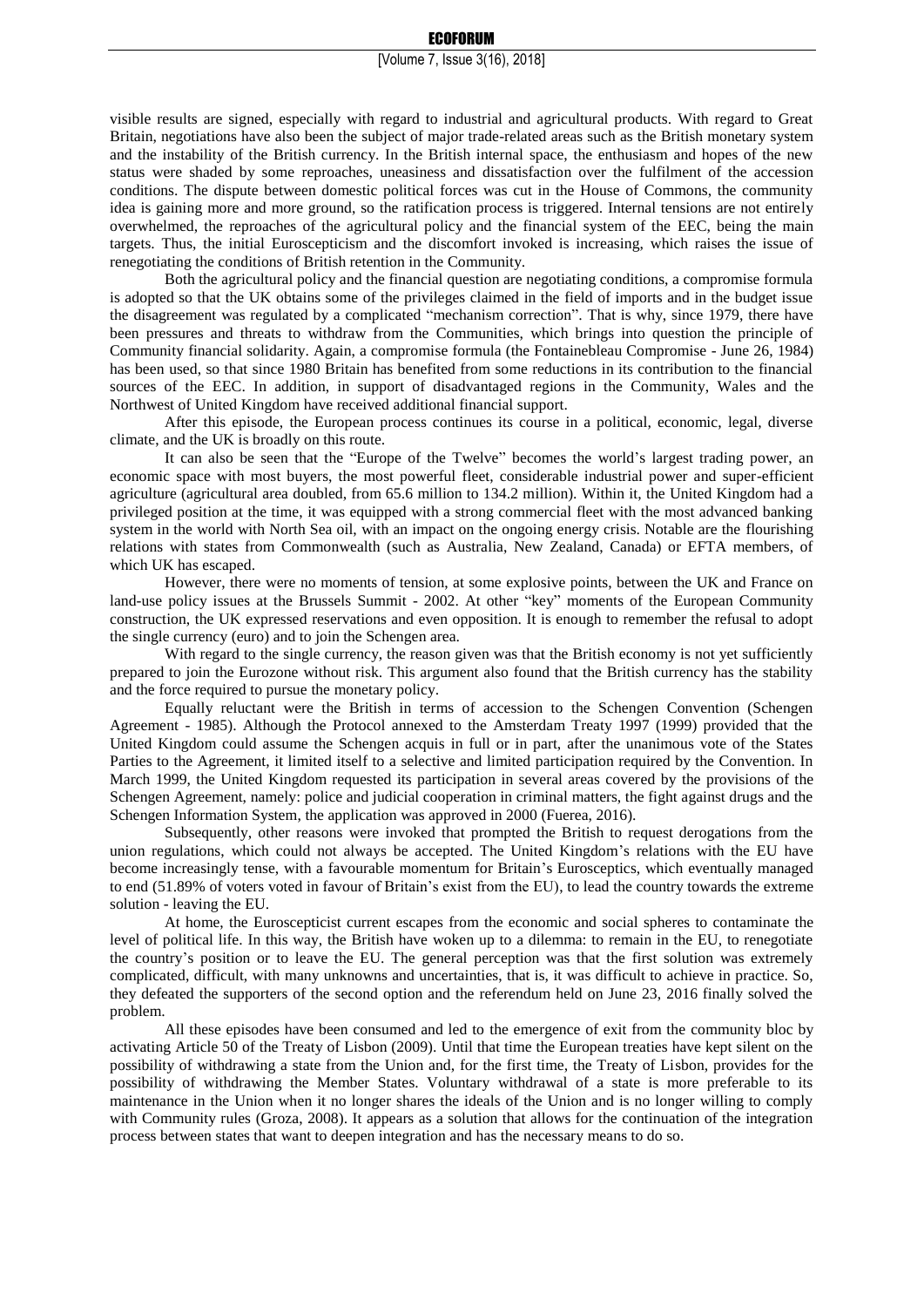The Treaty of Lisbon explicitly recognizes the right of States to withdraw from the EU as an expression of the flexibility and democratic character of European construction, but also as an alignment of the rule of law with reality (Groza, 2008).

Currently, the procedures for withdrawing from the EU are triggered, with the hope that relations with the EU will be based on a "serious, decent, respectful" partnership. This is the variant of a "Flexible Brexit" that would ensure the UK's maintaining the country's access to the Community market and some facilities for the free movement of European citizens. In the "Brexit tough" version, even the UK should almost totally separate from the community law order, a solution that is virtually impossible.

The consequences will not cease to appear and manifest itself in a chain of drama on economic, financial, political, social, legal, but above all geostrategic level. UK leaving can tune the destruction of the Union, giving courage to other Member States to take this step. In the opinion of some authors, this event was predictable for many years but was postponed by political and diplomatic mechanisms.

The Government of the United Kingdom could modify or repeal certain normative acts on migrant workers' labour rights, the labour market, and the free movement of persons. In other news, UK is equally interested in protecting its economic interests as well as its citizens who live and work in the community space.

Also, EU representatives want this process to end as soon as possible, and in the proposed Reconciliation Agreement, they place first on guaranteeing the rights of European citizens. European citizens who are already in the UK or will come until March 30, 2019 will enjoy the same rights after the UK's final exit from the EU. The same is true of British citizens currently living in another EU Member State. At the same time, European citizens arriving in the UK during the transition period (March 30, 2019 – December 31, 2020) will enjoy residence rights and work during this period. It is also worth mentioning that around 4.5 million Europeans live in the UK and 1.2 million British citizens residing in other Member States.

In an official document, the European Council reaffirms the European Union's determination to have as close a partnership as possible with Britain in the future. Such a partnership should include trade and economic cooperation as well as other areas, in particular the fight against terrorism, foreign and security policy. However, the UK, by its positions, limits the depth of such a partnership, non-participation in the single market and customs union will lead to some impediments in the conclusion of trade agreements.

Reiterates the idea that any agreement with the UK will have to rely on a balance between rights and obligations, but a non-EU state cannot have the same rights and obligations. At the same time, the European Council recalls that the four freedoms are indivisible and that they can not only choose the right elements by participating in the single market.

After UK exist from the EU, a free trade agreement is to be concluded as long as there are there are sufficient guarantees for fair competition. This agreement will address the following issues: access to public procurement markets, investment, protection of intellectual property rights, trade in goods, services trade, and adequate customs cooperation.

An important aspect of the negotiations is the situation of Northern Ireland. The border in Northern Ireland is a virtual one, representing the solution to a decade-long conflict. If the UK leaves the customs union, the establishment of a physical frontier will be impossible to avoid in Northern Ireland, there is a will on both sides, but the practical solution must still be found. In this respect, the United Kingdom is committed to complying with the rules of the internal market and the customs union, which supports the cooperation between Ireland as a further EU Member State and Northern Ireland as part of the UK. Therefore, respecting the 1998 Agreement by establishing a common regulatory area covering the entire territory without frontiers in which free movement is ensured.

The British Prime Minister also wants the closest security relations with the EU, warning that interrupting or abandoning the existing forms of communication will reduce the continent's security. On the other hand, the EU's political leaders seek to maintain the closest possible security relationship with London, which is one of the world's leading powers in the field of intelligence and crime prevention.

The European Union did not want and did not ask the separation from the UK, but this will happen so that the European institutions have an obligation to guarantee the rights of European citizens and the UK must fulfil all its obligations to the EU as laid down in the European Treaties.

## **CONCLUSIONS**

Although attempting to delay the triggering of the EU exit process, waiting for a stronger moment for United Kingdom, the British Prime Minister (Theresa May) was pressed to announce the activation of Article 50 of the Treaty of Lisbon by the end of March 2017, a respected calendar otherwise. Also, the attempt by the British government to avoid the Parliament was, as you can see, defeated. There is a period of negotiations with the other EU Member States, after a laborious procedure, with quite a few unknowns, with heated spirits on the way out. In the current prime minister's view, future relations should be based on a partnership that would allow access to the Community market, but with limited obligations (especially budgetary ones).